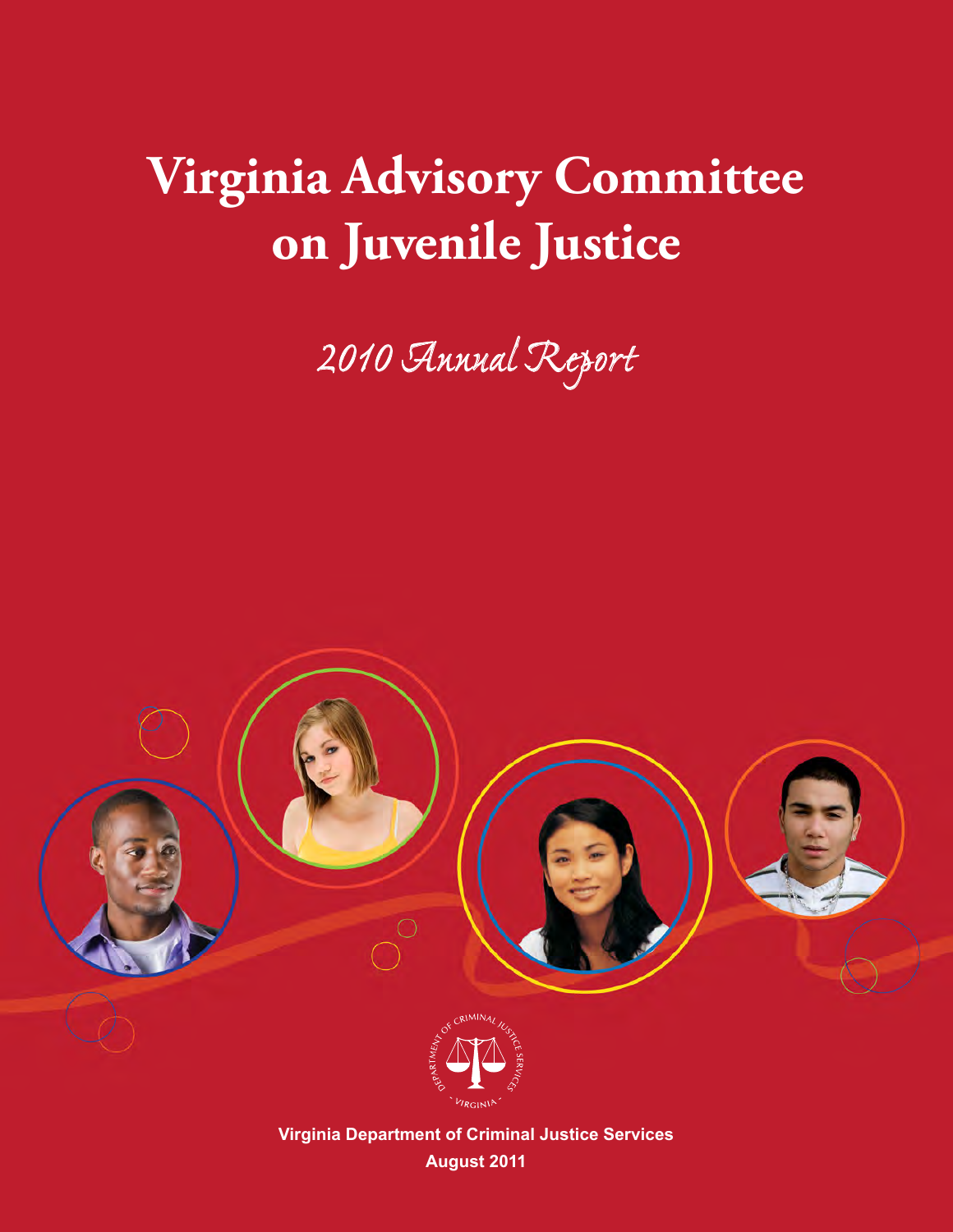## Table of Contents

Ø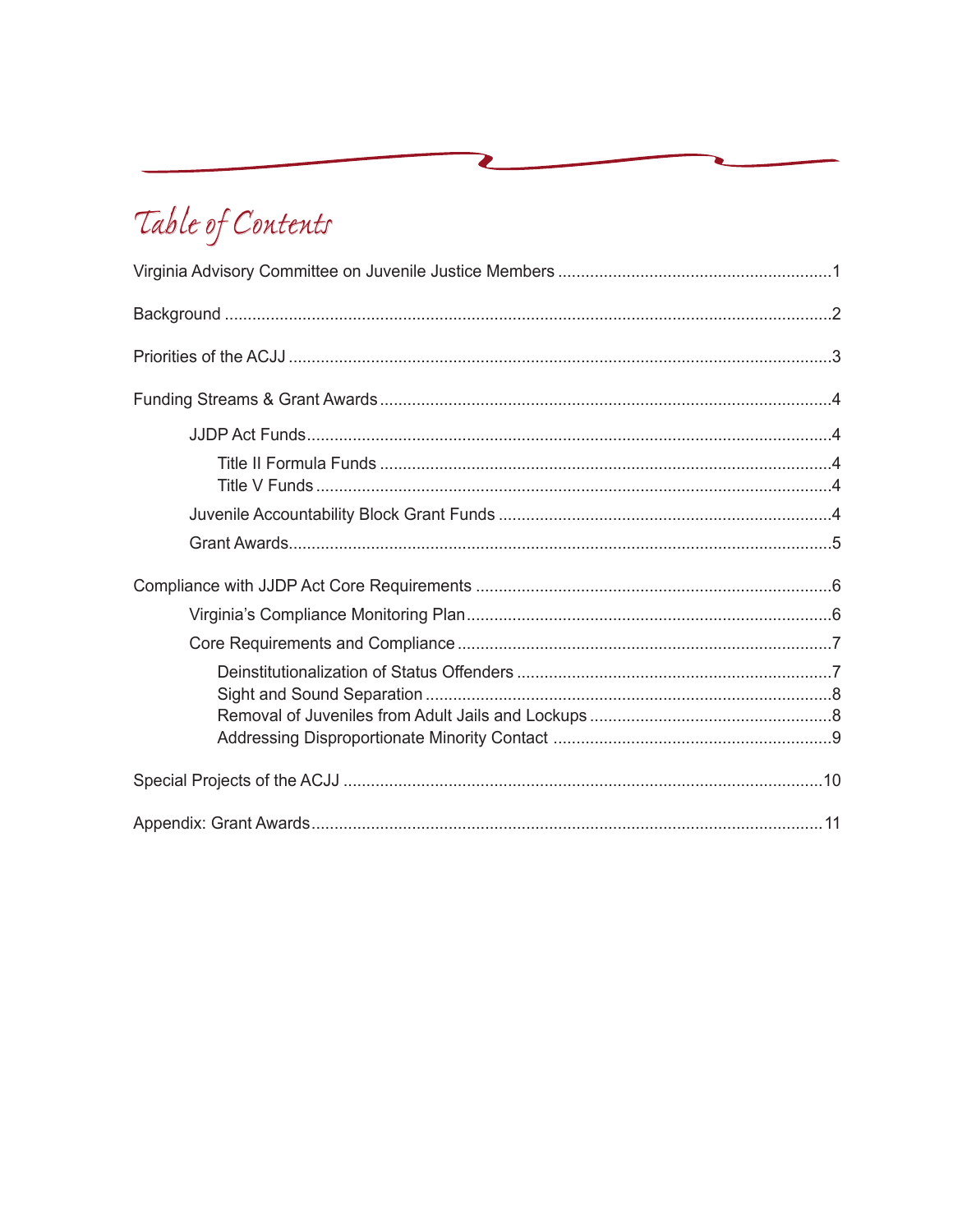## *Virginia Advisory Committee on Juvenile Justice Members*

#### *Governor's Appointees Serving During FY20101*

**Mr. Kevin Appel** *Arlington*  **Officer Robert Bodenhamer** *Chester* **Judge Gayl Branum Carr** *Fairfax* **Commonwealth's Attorney Warner D. "Dave" Chapman**  *Charlottesville* **Mr. Mark Cranfill**  *Burke* **Ms. Shaunte E. DanielY** *Ettrick* **Ms. Eileen Grey (Vice-Chair)**

*Alexandria*

**Ms. Melissa C. Goemann** *Richmond* **Ms. Sarah Ann HaislipY**

*Henrico*

**Mr. Seth Levey** *Huddleston*

**Dr. Jay W. Malcan** *Richmond* **Mr. Charles S. Martin (Chair)** *Charlottesville*

**Mr. Brent McKenzie** *Virginia Beach*

**Sheriff Charles W. Phelps**  *Isle of Wight*

**Mr. William B. Reichhardt** *Centreville*

**Mr. Antonio Sutton**  *Norfolk*

**Mr. Mark Turnbull<sup>Y</sup>** *Manassas*

**Mrs. Ruby G. Turner** *Richmond*

**Mr. Adam WongY** *Virginia Beach*

**Ms. Gina E. Wood** *Alexandria*

#### *Legislative Appointees*

**The Honorable Robert B. Bell** *Virginia House of Delegates Charlottesville*

**The Honorable Roscoe Reynolds** *Virginia Senate Martinsville*

#### *State Government Representatives*

**Mr. Martin D. Brown, Commissioner Mr. Anthony Conyers, Commissioner (former)** *Virginia Department of Social Services*

*(Proxy: Ms. Jane B. Brown)*

**Dr. Patricia I. Wright, Superintendent of Public Instruction** *Virginia Department of Education (Proxy: Dr. Cynthia A. Cave)* 

#### **Ms. Helivi Holland, Director Mr. Barry Green, Director (former)** *Virginia Department of Juvenile Justice (Proxy: Ms. Lynette Holmes)*

#### **Mr. James W. Stewart, III, Commissioner Dr. James S. Reinhard, Commissioner (former)**

*Virginia Department of Behavioral Health and Developmental Services (formerly the Department of Mental Health, Mental Retardation and Substance Abuse Services) (Proxy: Mr. Malcolm King)*

<sup>&</sup>lt;sup>1</sup> Y identifies youth member (younger than 24 at the time of their appointment).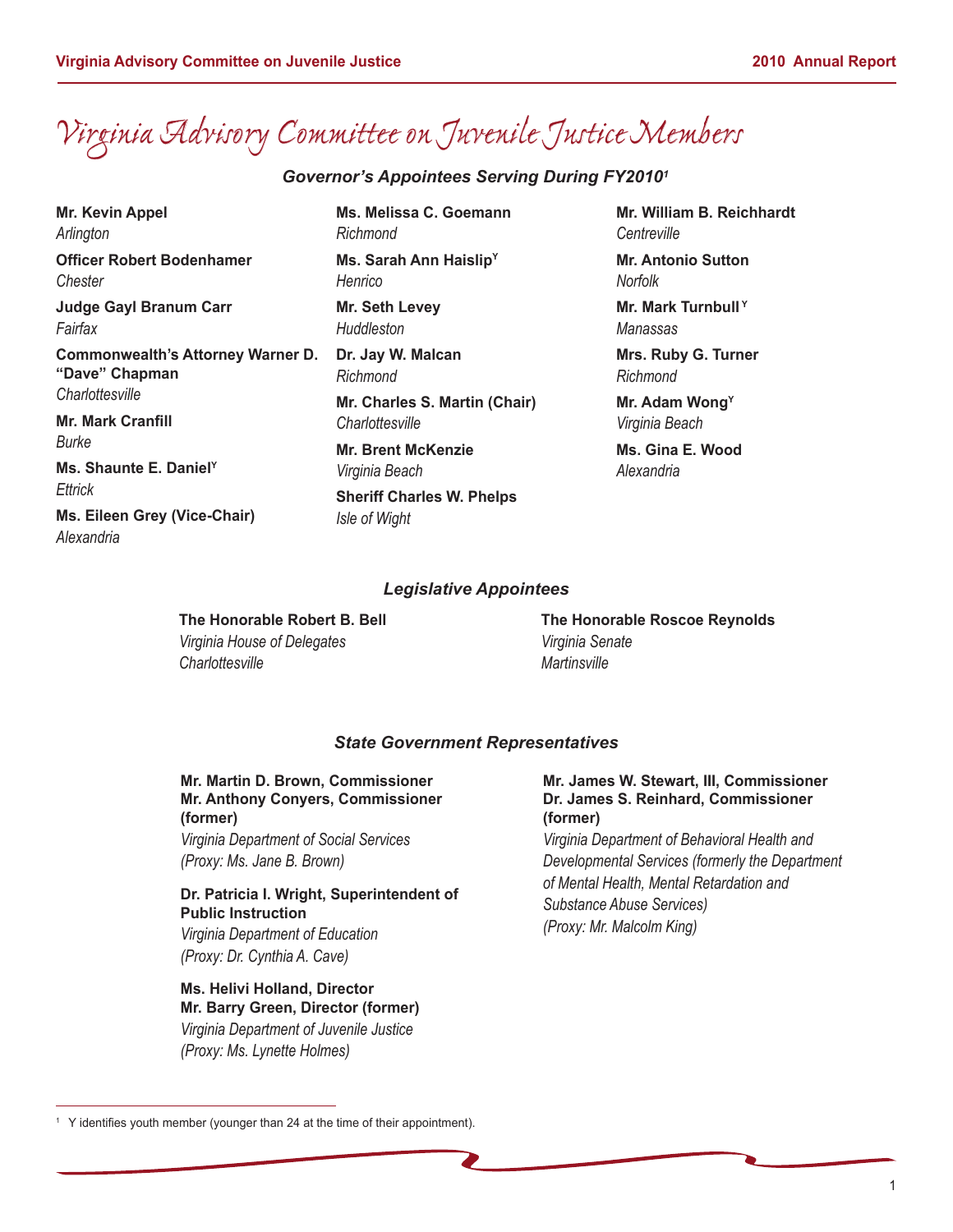## *Background*

The Advisory Committee on Juvenile Justice (ACJJ) is established in accordance with §9.1-111 of the *Code of Virginia* to advise and assist the Criminal Justice Services Board, the Department of Criminal Justice Services (DCJS), local government, and all agencies, departments, boards and institutions of the Commonwealth on matters related to the prevention and treatment of juvenile delinquency and the administration of juvenile justice in Virginia.<sup>2</sup> This charge includes fulfilling the mandates of the Juvenile Justice and Delinquency Prevention (JJDP) Act pursuant to 42 U.S.C. §5633, as amended.<sup>3</sup> Specifically, the ACJJ:

- Participates in the development and review of Virginia's three-year plan for juvenile justice as required by the JJDP Act;
- � Establishes priorities for allocating funds available through the JJDP Act and the Juvenile Accountability Block Grant (JABG) program;
- � Makes grant award recommendations to the Criminal Justice Services Board for funds available through the JJDP Act and the JABG program;
- � Monitors compliance with the core requirements of the JJDP Act; and
- � Advises the Governor on matters related to the JJDP Act.

Members are appointed in accordance with the *Code of Virginia* and meet the requirements specified by the JJDP Act, as well as the JABG program. The ACJJ is composed of individuals knowledgeable in areas specific to youth such as: preventing juvenile delinquency, treatment for juveniles, and the juvenile justice system. Representatives of local law enforcement, juvenile justice agencies, state and local government, judges, counsel for children, and other citizens bring expertise, as well as diverse perspectives, to the ACJJ. Youth are an essential component of the citizen make-up.

Past reports of the ACJJ, *Virginia's Three-Year Plan 2009-2011*, and information about grant programs and activities of DCJS related to children are available on the agency website at www.dcjs.virginia.gov.

<sup>&</sup>lt;sup>2</sup> The Criminal Justice Services Board is the governing body of the Department of Criminal Justice Services. The ACJJ reports to and submits recommendations in an advisory capacity to the Criminal Justice Services Board.

<sup>&</sup>lt;sup>3</sup> Juvenile Justice and Delinquency Prevention Act of 2002, available online at http://ojjdp.ncjrs.org/about/jjdpa2002titlev.pdf.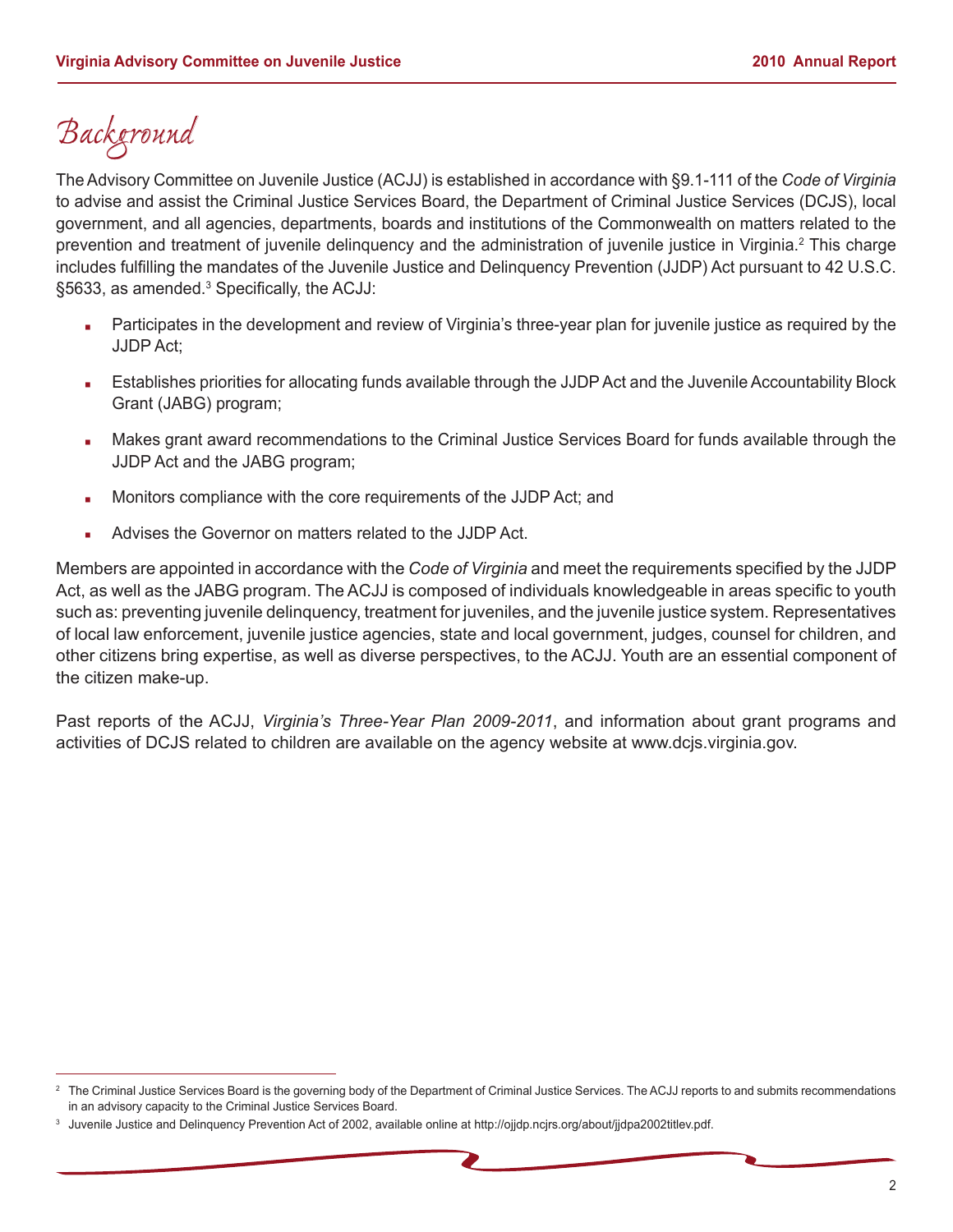## *Priorities of the ACJJ*

Each year the ACJJ establishes priorities for allocating grant funds to eligible state and local entities involved in juvenile justice prevention and intervention services. Priorities are initially established through the three-year plan development process which includes data analysis and input from constituent groups. The priorities are reviewed and updated as needed during years two and three of the plan period. The ACJJ uses the established priorities when making funding recommendations for grants to the Criminal Justice Services Board.

The ACJJ identified the following funding priorities in *Virginia's Three-Year Plan: 2009-2011* which guided awards made during FY2010:

- 1. Reducing disproportionality in the juvenile justice system;
- 2. Diverting juveniles from detention and providing alternatives;
- 3. Increasing family and community involvement;
- 4. Ensuring youth are afforded due process of law;
- 5. Reducing system involvement of truants and juveniles with other negative school-related behaviors (continuation grants only); and
- 6. At-risk children and young juvenile offenders aged 13 and younger (continuation grants only).

Goals, objectives, and activities were identified for each of the funding priorities and can be found in *Virginia's Three-Year Plan: 2009-2011* which is available on the DCJS website at www.dcjs.virginia.gov.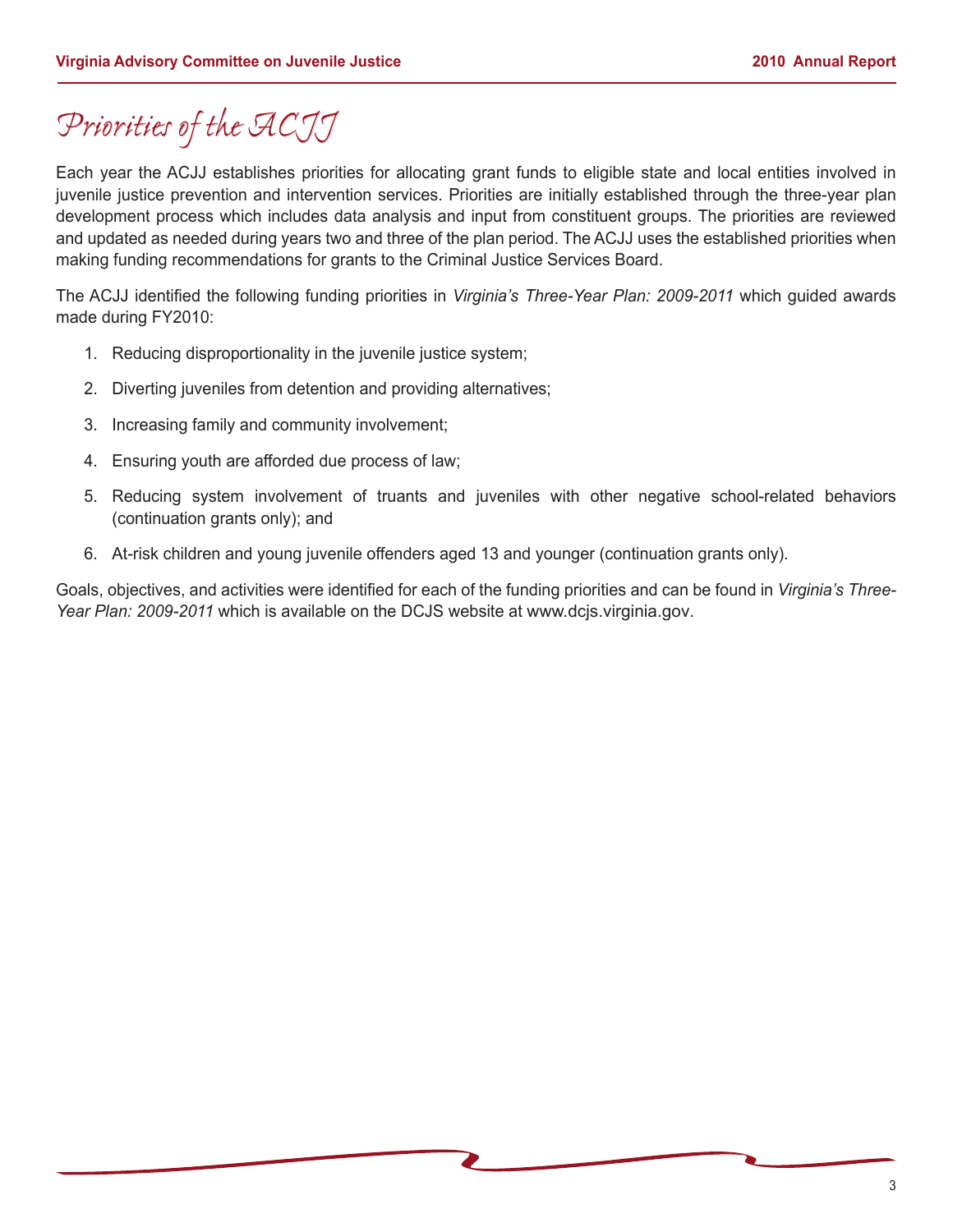### *Funding Streams & Grant Awards*

Using the priorities established as part of Virginia's three-year plan, the ACJJ reviews grants and makes recommendations on the JJDP Act and JABG federal funding streams which are administered by DCJS. One-time grants are often offered using unexpended funds from a previous year. The ACJJ will also review grants related to juvenile justice submitted under other funding streams administered by DCJS. However, projects funded under funding streams other than the JJDP Act and JABG may not be tied to the three-year plan priorities.

In all cases, the ACJJ's recommendations are forwarded to the Criminal Justice Services Board which has final authority to award these grant funds.

#### **JJDP Act Funds**

#### *Title II Formula Funds*

Title II of the JJDP Act allocates funds to states by formula, based on the under age 18 youth population. To receive funds, states must be in compliance with the four core requirements of the JJDP Act: 1) deinstitutionalization of status offenders, 2) sight and sound separation of juveniles and adult offenders, 3) removal of juveniles from adult jails and lockups, and 4) reduction of minority overrepresentation in the juvenile justice system. Virginia's share of federal Title II funds was \$1,357,000 for 2010, down approximately 4.1% from the prior year.

Since 1994, the ACJJ has restricted grant funding for any locality demonstrating an unjustifiable pattern of compliance violations of the JJDP Act's core requirements. When necessary, a special compliance improvement funding category is made available to these localities. To access these funds, a locality is required to establish a corrective action plan, agree to self-report all new violations, and be subject to quarterly on-site compliance monitoring inspections until it demonstrates that no violations have occurred for a full fiscal year.

#### *Title V Funds*

Title V of the JJDP Act provides a source of funds for states to award grants to communities for delinquency prevention and early intervention programming. To receive funds, states must be in compliance with the four core requirements of the JJDP Act, have an approved comprehensive delinquency prevention plan, and provide a cash or in-kind match of at least 50% of the federal dollars awarded. Virginia was awarded \$84,945 for 2010 which is significantly greater than the \$33,486 awarded for 2009.

#### **Juvenile Accountability Block Grant Funds**

The Juvenile Accountability Block Grant (JABG) program is designed to promote greater accountability in the juvenile justice system. This grant allows states to strengthen policies, programs, and administrative systems that foster the creation of safe communities. The underlying supposition is that young people, their families, and the juvenile justice system must be accountable for improving the quality of life in every community. Like Title II funds, JABG funds are allocated to states based on their youth population under age 18.

States receiving JABG funds must establish a planning body, generally referred to as a Juvenile Crime Enforcement Coalition (JCEC). This role is fulfilled by the ACJJ in Virginia. Localities receiving JABG grants through the state must also establish a JCEC.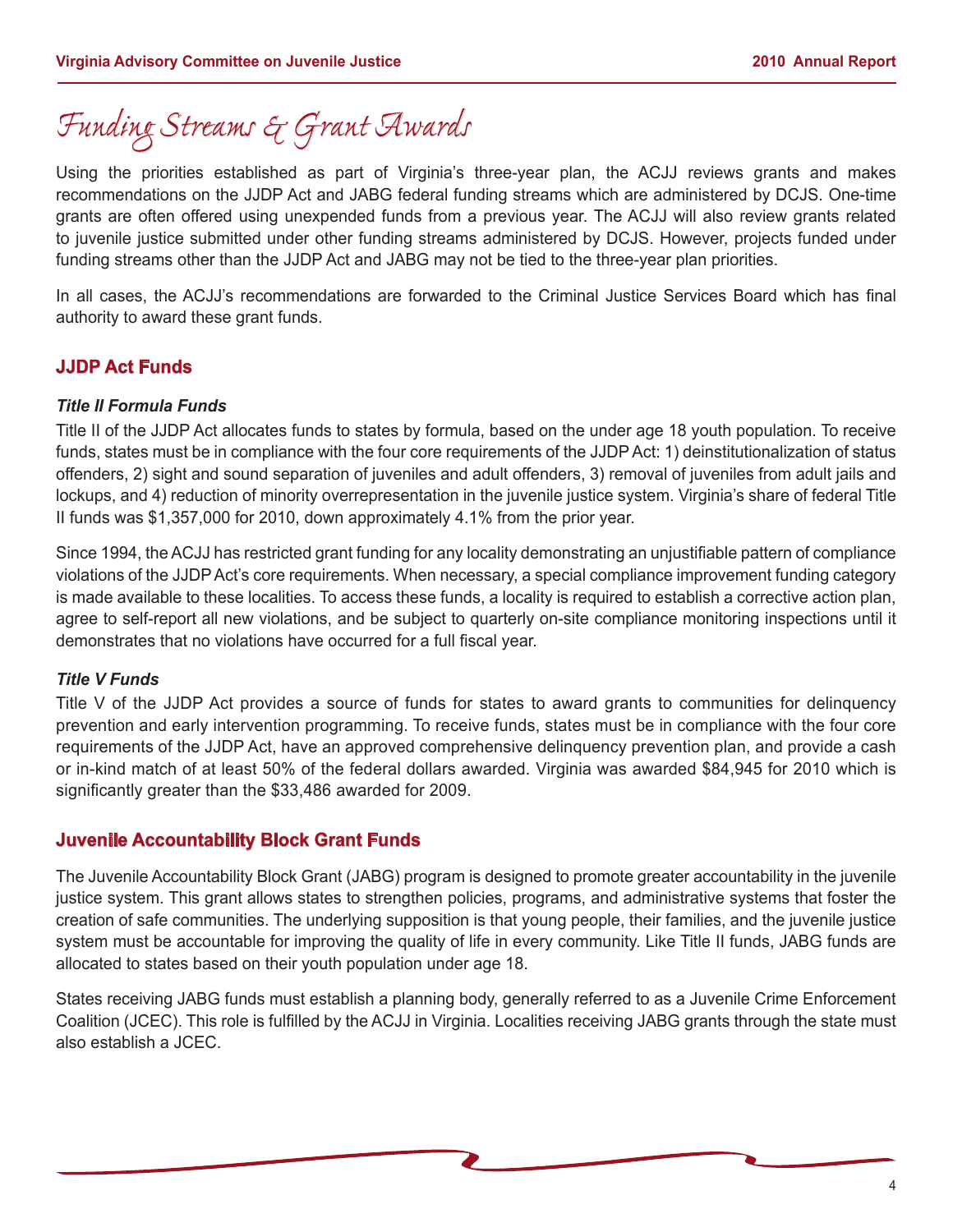JABG funds may be awarded to local units of government or state agencies. Most funds are distributed directly to local units of government through an established formula. In Virginia, remaining funds are directed specifically to rural localities or are used for grants to state agencies. Virginia was awarded \$1,051,400 in JABG funds in 2010, which was approximately 4.1% less than the 2009 award.

#### *Grant Awards*

The Criminal Justice Services Board, based on recommendations of the ACJJ, awarded over two million dollars in federal funds<sup>4</sup> during FY2010 to state and local entities for juvenile prevention, intervention, and systems improvement projects. Prevention projects may be funded for up to 3 years and intervention projects may be funded for up to 5 years. A list of specific grant awards made during FY2010 is included as an Appendix.<sup>5</sup>

<sup>4</sup> Total represents all grant awards recommended by the ACJJ in FY2010, including Edward Byrne Memorial Justice Assistance Grant funding and Juvenile Accountability Block Grant formula distributions, and may include reverted funds. Grant periods may vary and may be for a calendar year, a federal fiscal year (October 1-September 30), or a state fiscal year (July 1-June 30).

<sup>5</sup> JABG formula grants and grants funded by funding streams other than the JJDP Act or JABG are not included in the listing.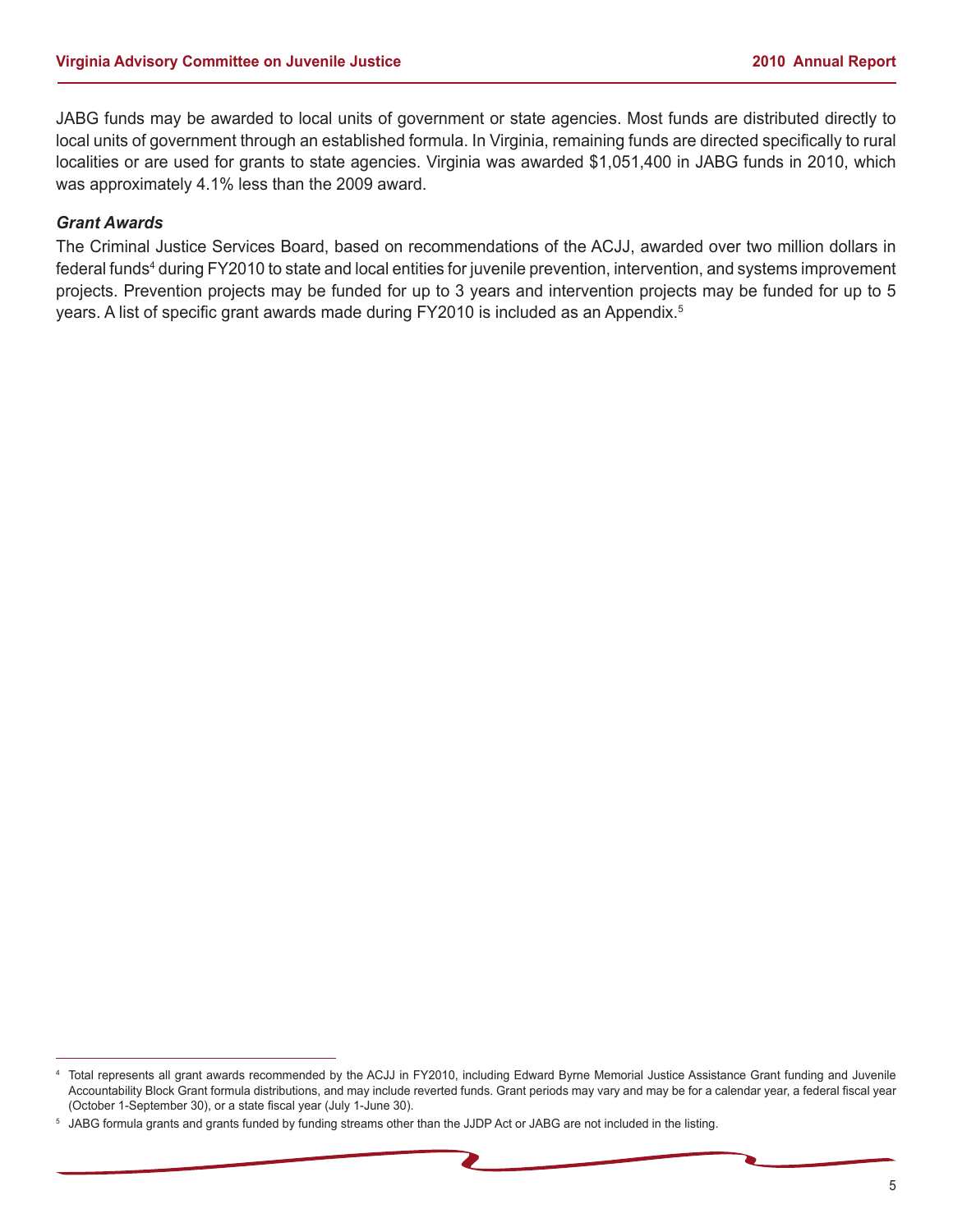### *Compliance with JJDP Act Core Requirements*

To receive funding under the JJDP Act, states are required to comply with four core requirements:

- 1. Deinstitutionalization of status offenders;
- 2. Sight and sound separation of juveniles from adult offenders;
- 3. Removal of juveniles from adult jails and lockups; and
- 4. Addressing disproportionate minority contact.

Based on the JJDP Act, the Office of Juvenile Justice and Delinquency Prevention (OJJDP) establishes compliance standards for each of the four core requirements. If Virginia fails to demonstrate compliance, as defined by federal guidelines, the Title II allotment to the state will be reduced by 20% for each core requirement not being met and spending restrictions will be imposed on the remaining funds.

#### **Virginia's Compliance Monitoring Plan**

Virginia has created a system of record-keeping and on-site inspection for monitoring compliance with the first three core requirements of the Act.<sup>6</sup> DCJS is responsible for assessing the Commonwealth's level of compliance with the JJDP Act and has designated a compliance monitor who is responsible for this, as well as for providing technical assistance and support to localities.

Compliance monitoring activities are conducted on a year-round basis. Monitoring includes desk audits and site visits. The annual site visit plan includes at least one-third of Virginia's secure juvenile detention centers, juvenile correctional centers, jails, lockups, and court holding facilities.7 Jurisdictions with verified compliance violations are provided individualized technical assistance and training about the core requirements of the JJDP Act. To further enhance the understanding of compliance issues, DCJS maintains information specific to compliance monitoring on its website.

Court holding facilities were added to the list of facilities requiring monitoring during 2007. Though a few were able to be inspected during the year, most facilities were unidentified. In order to identify these facilities, a survey was sent to all Sheriff's Departments during the FY2008 period. The survey review resulted in over 100 additional facilities added to Virginia's monitoring universe. Site visits were then scheduled to court holding facilities so that 100% would be visited in three years.

<sup>6</sup> Compliance with the fourth core requirement, addressing disproportionate minority contact, is based on progress made towards achieving plans specified in Virginia's Three-Year Plan for this element. Intensive on-site monitoring of the fourth core requirement is not part of the monitoring process.

<sup>7</sup> OJJDP requires that each facility is inspected once every three years, or 10% of the total annually. DCJS typically exceeds OJJDP minimum requirements and visits 100% of juvenile detention centers annually.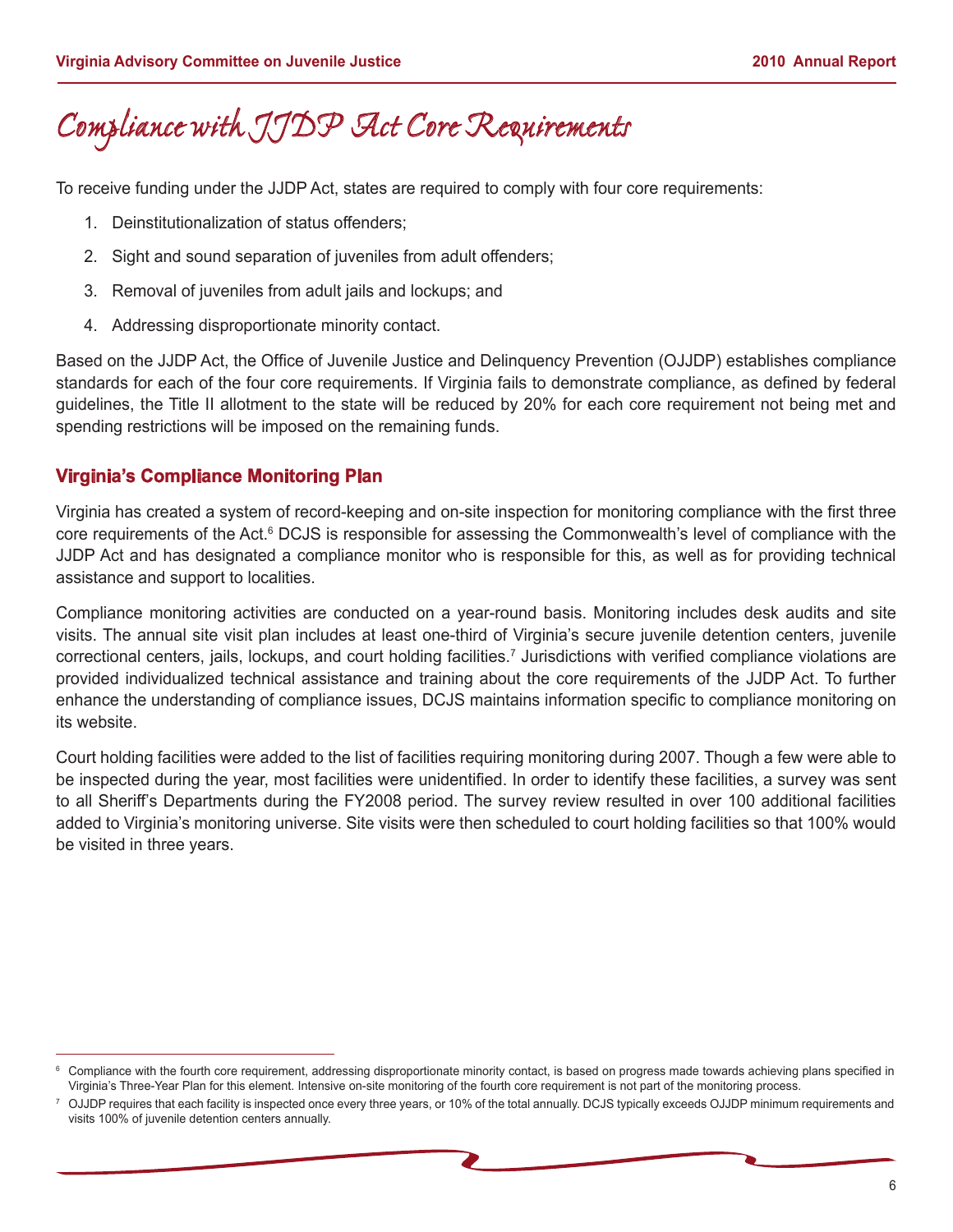| <b>Facility Type</b>                                                | <b>Total in Virginia</b>               | <b>FY2008 Inspections</b> | <b>FY2009 Inspections</b> | <b>FY2010 Inspections</b> |
|---------------------------------------------------------------------|----------------------------------------|---------------------------|---------------------------|---------------------------|
| Juvenile Detention Centers                                          | 24                                     | 24 (100%)                 | 24 (100%)                 | 24 (100%)                 |
| Juvenile Correctional Centers                                       | 7<br>6(2010)                           | $3(42.9\%)$               | $1(14.3\%)$               | 2(33.3%)                  |
| <b>Adult Jails</b>                                                  | 77                                     | 28 (36.4%)                | $27(35.1\%)$              | 25 (32.5%)                |
| <b>Adult Lock Ups</b>                                               | 84 (2008)<br>83 (2009)<br>85 (2010)    | 32 (38.1%)                | 32 (38.6%)                | 35 (41.2%)                |
| <b>Approved Co-Located Facilities</b>                               | 6                                      | $6(100\%)$                | $6(100\%)$                | $6(100\%)$                |
| <b>Court Holding Facilities</b><br>(new requirement beginning 2007) | 106<br>101 (2010)                      | 37 (34.9%)                | $33(31.1\%)$              | 30(29.7%)                 |
| <b>TOTAL</b>                                                        | 304 (2008)<br>303 (2009)<br>299 (2010) | 130 (42.8%)               | 123 (40.6%)               | 122 (40.8%)               |

#### *On-Site Inspections (for the past three years):*

#### **Core Requirements & Compliance**

The State is awaiting the official 2009 compliance determination from OJJDP. However, based on the data reviewed, site visits conducted, and DMC plan, it is expected that Virginia will be found in compliance with all core requirements of the JJDP Act.

#### *Deinstitutionalization of Status Offenders*

Juveniles charged with, or adjudicated for, conduct that would not be criminal if committed by an adult are referred to as status offenders. Neither status offenders nor non-offenders (such as abused and neglected children) may be placed in secure detention or correctional facilities.<sup>8</sup> Status offenders include, but are not limited to, truants, minors in possession of tobacco, and runaways. Violations of the JJDP Act occur when accused status offenders are held in secure juvenile detention centers for more than 24 hours (excluding weekends and holidays), when adjudicated status offenders are held for any length of time in secure detention centers, or when accused or adjudicated status offenders are held in any adult jail or municipal lockup. Under no circumstances may children be placed in secure detention facilities solely because of abuse, neglect, or alien status.

Despite prohibitions within the *Code of Virginia*, and federal regulations addressing the deinstitutionalization of status offenders and non-offenders (DSO), occasional violations are recorded. The federal government allows states to have a limited rate of violations and still be found in compliance with the JJDP Act. OJJDP provides states with guidance in determining what constitutes a violation.

For several years, OJJDP interpreted underage alcohol offenses as status offenses due to the narrow application of the law to adults. OJJDP revised their interpretation in 2011 and instructed state monitors to revise state compliance reports for FY2009 and FY2010, removing juveniles held on underage alcohol offenses as violations of the DSO core requirement. Amending the FY2009 report reduced the DSO violation rate from 5.13 to 3.94 (N=98 to 71.81).

<sup>8</sup> Under the provisions of the JJDP Act, status offenders who violate a court order, violate the Youth Handgun Safety Act, or have been held under the Interstate Compact on Juveniles may be placed in secure detention or correctional facilities.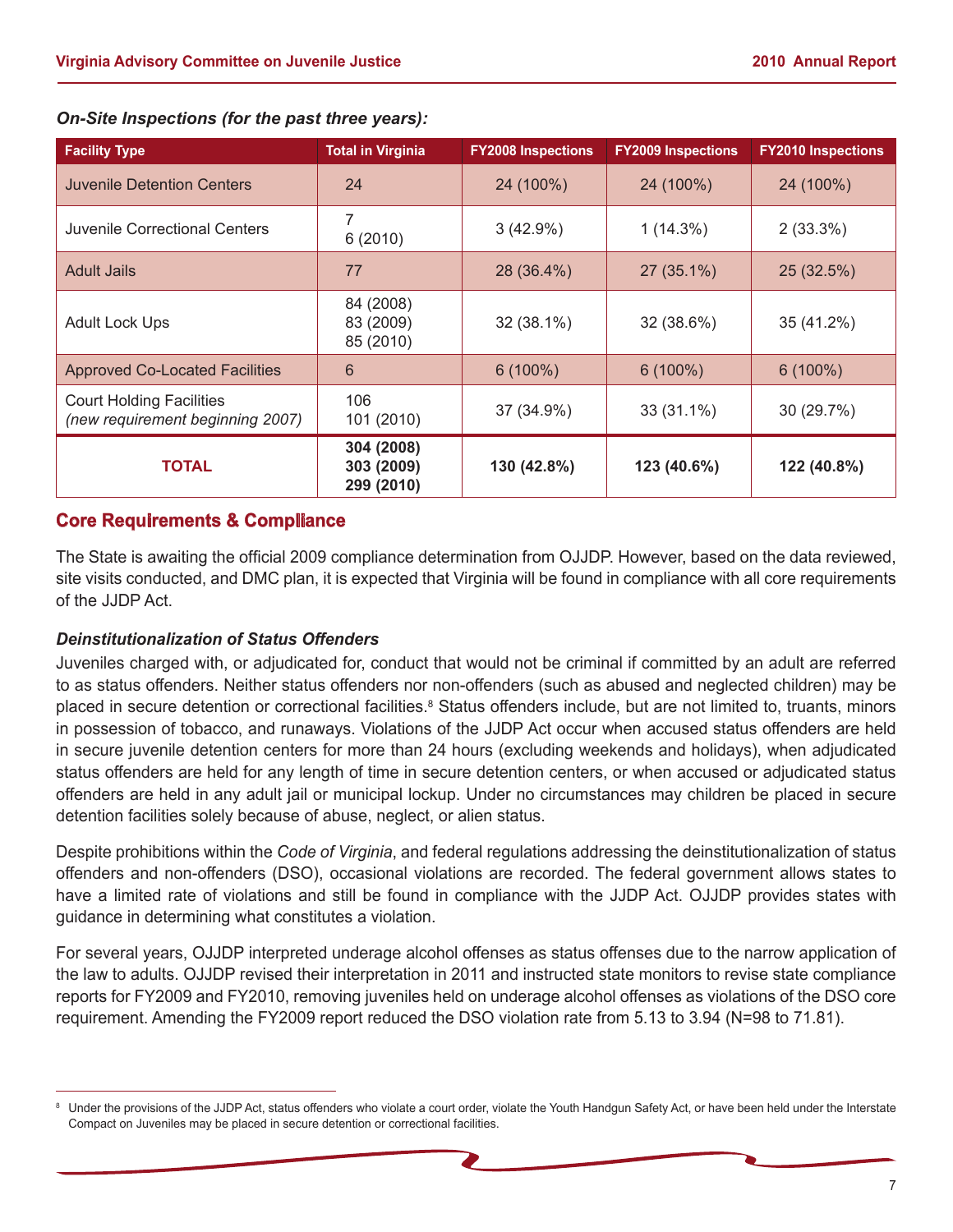*Virginia's compliance with this core requirement for FY2010 (using the revised interpretation):*

- In FY2010 there were 59 violations of the DSO core requirement.
- Virginia's DSO violation rate was 3.23 in FY2010. This is below the allowable federal non-compliance rate limit and therefore, Virginia is in compliance.

#### *Sight and Sound Separation*

Under the JJDP Act, during the temporary period that a delinquent juvenile may be held in an adult jail or lockup as described below, no sight or sound contact is permitted between juvenile and adult inmates. This "separation" provision requires that juveniles not be housed next to adult cells, share space such as dining halls, recreation areas or other common spaces with adults, or be placed in any circumstance that could expose them to contact with adult inmates, including inmate trustees.

Virginia law further prohibits the placement of a juvenile in any secure adult facility that has not been certified by the Board of Corrections to detain juveniles. In order to be certified, sight and sound separation is required. Facilities exhibiting a pattern of violations are subject to losing their certification to hold juveniles.

In August 2008, OJJDP determined that "no individual who reaches the age of full criminal responsibility only after arrest or conviction will be understood to be an 'adult inmate' within the meaning of the Act until he reaches the maximum age of extended juvenile jurisdiction".<sup>9</sup> This interpretation gives states the flexibility to determine the appropriate confinement option (i.e. juvenile or adult facility; with or without sight and sound contact) for those who reach the age of full criminal responsibility while in custody.

*Virginia's compliance with this core requirement for FY2010:*

No sight and sound separation violations were found in juvenile detention facilities, juvenile correctional centers, adult jails, or lockups in FY2010 and therefore, Virginia is in compliance.

#### *Removal of Juveniles from Adult Jails and Lockups*

Juveniles accused of committing a delinquent act may be held in temporary custody, not to exceed 6 hours, at an adult jail or lockup for purposes of identification, processing, interrogation, transfer to a juvenile facility, court appearance, or release to parents. This federal jail removal exception includes 6-hour time periods both immediately before and after a court appearance, provided that the juvenile has no sight or sound contact with incarcerated adults during this time.10 This provision does not apply to juveniles who are transferred, certified, or waived to circuit court. These juveniles may be held in adult facilities with adults.

The *Code of Virginia* allows judges to order juveniles at least 14 years of age to be held in a jail. The jail must be certified to hold juveniles and maintain sight and sound separation from the adult population. Currently, the placement of juveniles in adult jails or lock-ups for any reason is rare in Virginia. In exceptional circumstances, juveniles posing safety and security threats may be transferred to another facility, including an approved jail.<sup>11</sup>

*Virginia's compliance with this core requirement for FY2010:*

- In FY2010 there were 2 violations of this requirement. This is significantly lower than the 19 reported for FY2009.
- � Virginia's rate of jail removal violations per 100,000 was 0.11 in FY2010. This is below the allowable federal non-compliance rate limit and therefore, Virginia is in compliance.

<sup>9</sup> Letter from J. Robert Flores, Administrator, OJJDP, August 18, 2008.

<sup>&</sup>lt;sup>10</sup> The JJDP Act permits extension of this time for juveniles accused of delinquent offenses who are awaiting an initial court appearance in a jail or lockup that is in a rural area or where conditions of safety do not allow for reasonably safe travel (42 U.S.C §5633, sec.223(13B)). Virginia is not approved by OJJDP to use this exception, therefore it cannot be applied to violations.

<sup>11</sup> *Code of Virginia,* §16.1-249(E).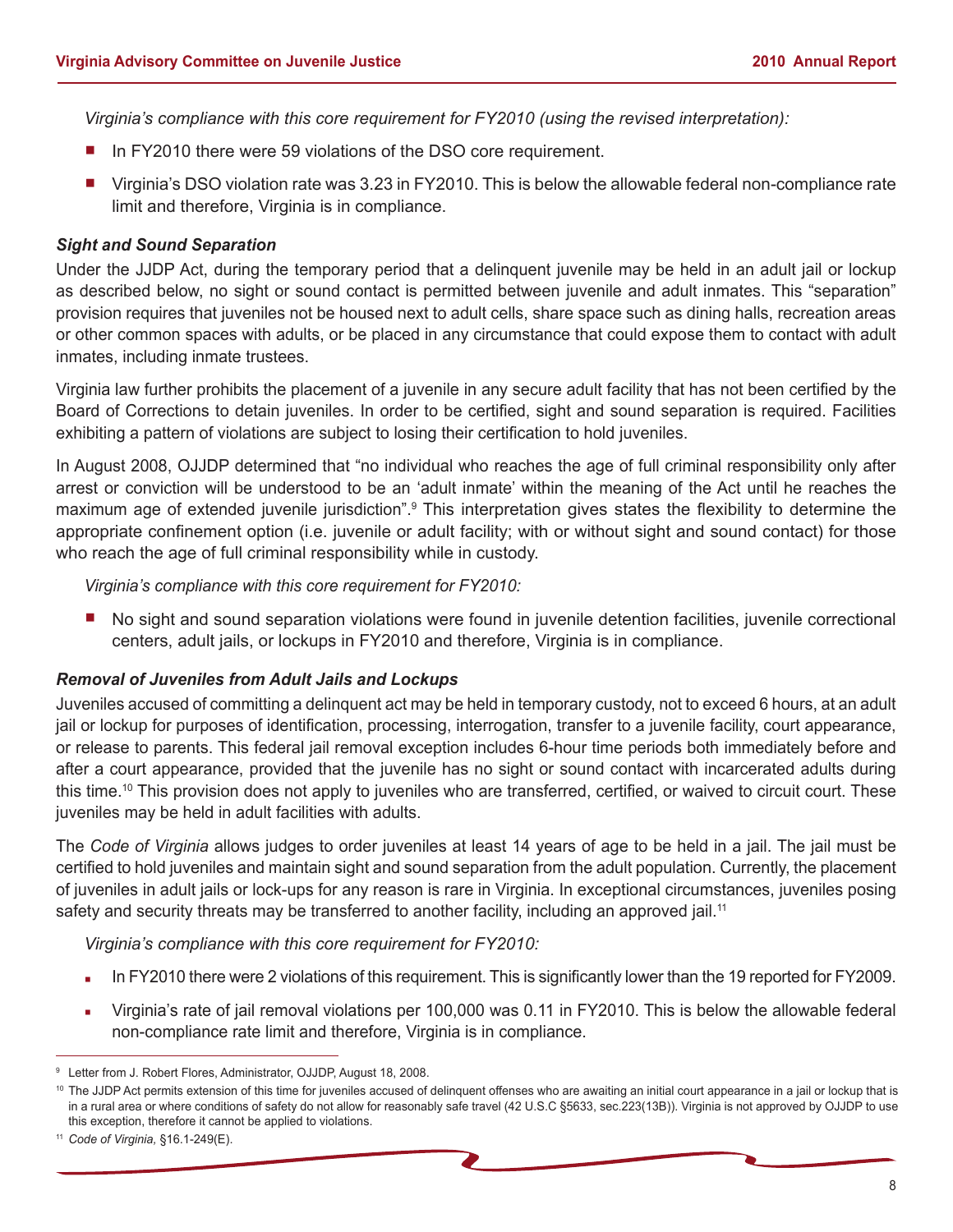#### *Addressing Disproportionate Minority Contact*

Nationally, as well as in Virginia, minority youth have been disproportionately represented in the juvenile justice system in comparison to their proportions in the general juvenile population. Under the JJDP Act, states must develop and implement plans to address disproportionate minority contact with multi-pronged intervention strategies including juvenile delinquency prevention efforts and system improvements assuring equal treatment of all youth.

Virginia's plan for addressing disproportionate minority contact (DMC) is included in the three-year plan. Monitoring of this core requirement is done through progress reports made to OJJDP regarding the plan's implementation. During the year, several grants were awarded for projects designed to further the understanding of DMC or to help reduce it.

*Virginia's compliance with this core requirement for FY2010:*

- Two of the three DMC pilot sites (Petersburg and Fairfax County) began their projects. Due to procurement issues, the start for the DMC project in Norfolk was delayed, therefore, their project was granted an extension to continue year one through FY2011.
- � DCJS began a statewide DMC assessment process. During the year, a request for proposals was issued to identify potential vendors for the project. Development Services Group, an organization experienced in such assessments, was selected.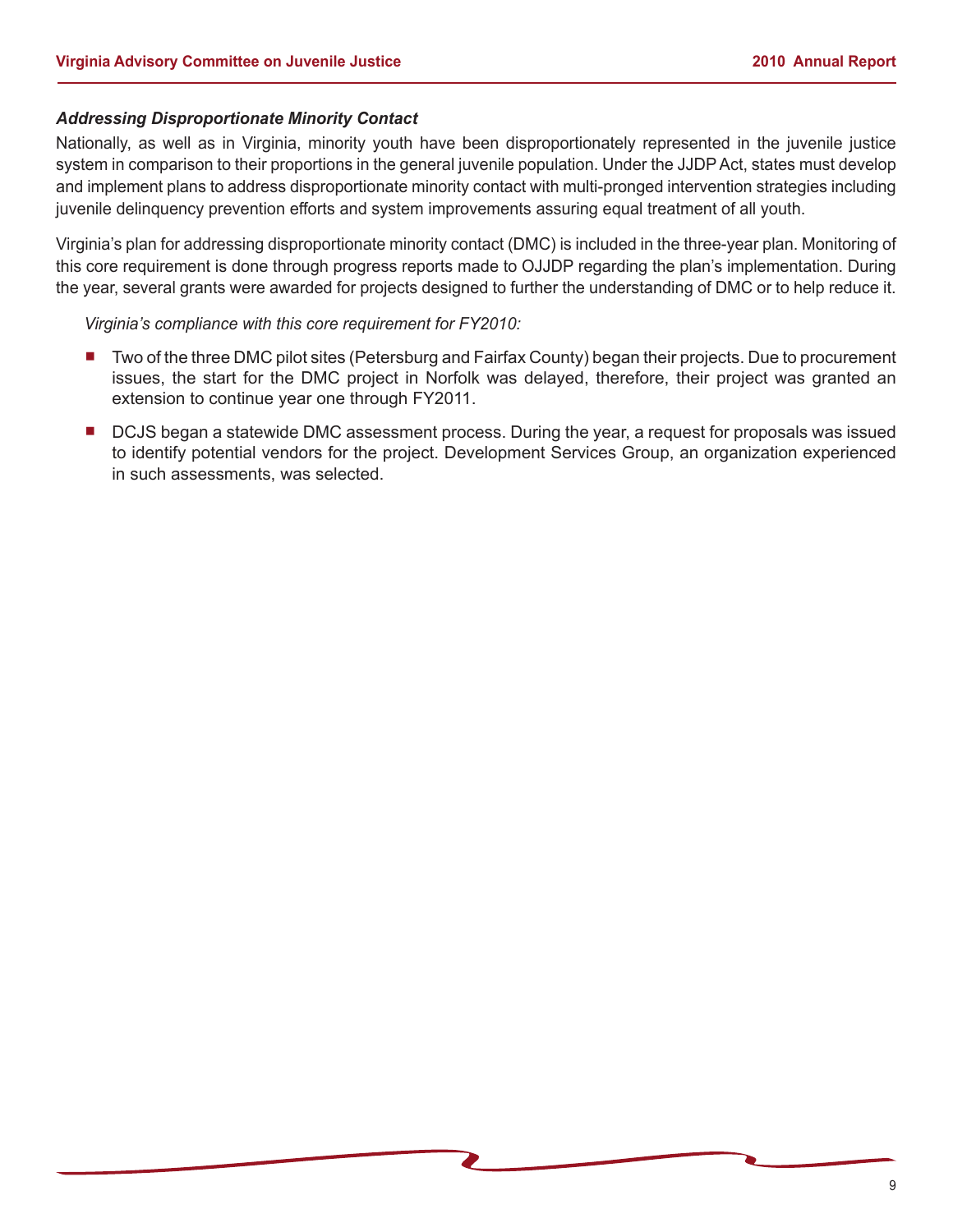## *Special Projects of the ACJJ*

#### **Making a Difference in Juvenile Justice**

The ACJJ traditionally co-sponsors an annual conference on juvenile justice and delinquency prevention with DCJS. The conference generally includes diverse topics covering a variety of juvenile justice issues. Unfortunately, due to budget and travel constraints in state and local agencies throughout the Commonwealth, it was not feasible to hold this conference in FY2010.

#### **Virginia Spirit of Youth Award**

In January 2006, the ACJJ voted to develop the Virginia Spirit of Youth Award. Modeled after the Coalition for Juvenile Justice's award of the same name, the Spirit of Youth Award recognizes and celebrates a young adult who has made great strides following his or her involvement with the juvenile justice system, overcoming personal obstacles and is today making significant contributions to society. The fourth award was presented in FY2010.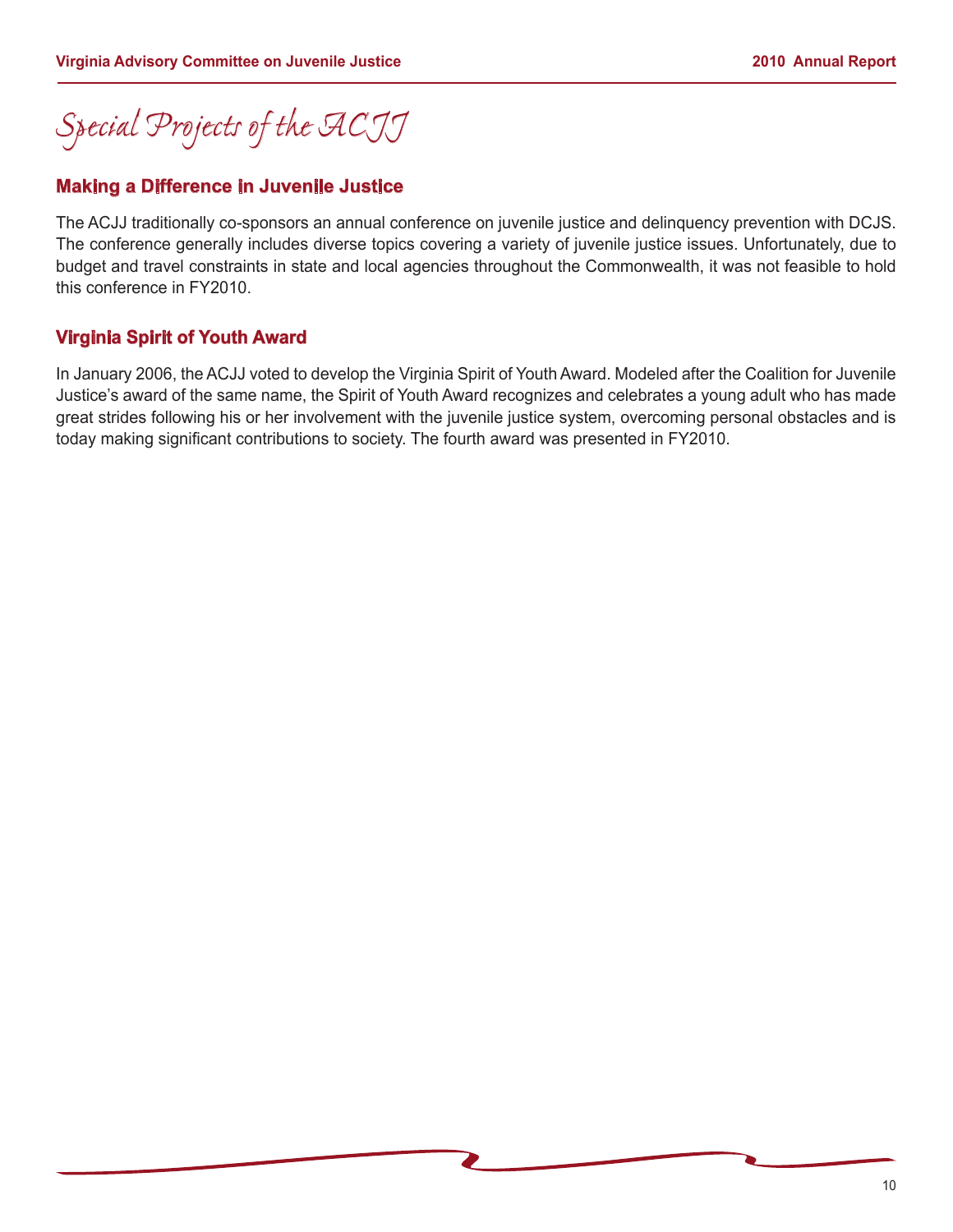*Appendix: Grant Awards*

| <i><b>Intervention Grant Projects</b></i>                                                                        |                                                                     |                                                                                                                                                                                                                                                                                                                                                                                                                                                                                 |  |
|------------------------------------------------------------------------------------------------------------------|---------------------------------------------------------------------|---------------------------------------------------------------------------------------------------------------------------------------------------------------------------------------------------------------------------------------------------------------------------------------------------------------------------------------------------------------------------------------------------------------------------------------------------------------------------------|--|
| Locality or<br>State Agency and<br><b>Project Title</b>                                                          | Federal Funds Awarded,<br><b>Grant Year &amp; Funding</b><br>Source | Project<br>Description                                                                                                                                                                                                                                                                                                                                                                                                                                                          |  |
| <b>Albemarle/Charlottesville</b><br><b>Functional Family Therapy</b><br>Program for Juvenile<br><b>Offenders</b> | \$50,000<br>4 <sup>th</sup> year<br><b>Title II Funds</b>           | This program, managed by the Commission on Children and<br>Families, utilizes Functional Family Therapy for juvenile offenders<br>between the ages of 11 and 18 identified with mental health and/<br>or substance abuse needs by the Juvenile Court, the Family<br>Assessment and Planning Team, and the Truancy Team.                                                                                                                                                         |  |
| <b>Campbell</b><br><b>Parent Child Nurturing</b><br><b>Classes for CHINS Families</b>                            | \$21,675<br>3rd year<br><b>Title II Funds</b>                       | This project provides a series of parenting classes for families who<br>come before the court on CHINS petitions. Classes accommodate up<br>to 36 families annually and are provided by the Alliance for Families<br>and Children.                                                                                                                                                                                                                                              |  |
| <b>Fairfax County</b><br><b>Evening Reporting Center</b>                                                         | \$57,150<br>4 <sup>th</sup> year<br><b>Title II Funds</b>           | This project establishes an evening reporting center for youth who<br>might otherwise be detained pending court action for violations or<br>crimes committed while on probation. The program, operated by the<br>Juvenile & Domestic Relations Court, provides highly structured and<br>well supervised group activities to develop skills supporting pro-social<br>behaviors. Community service is also a component.                                                           |  |
| Fredericksburg<br>Rappahannock Region<br><b>Aftercare System</b>                                                 | \$62,363<br>3rd year<br><b>Title II Funds</b>                       | This project provides a comprehensive aftercare program for both<br>the Rappahannock Regional Juvenile Center and the Chaplin Youth<br>Center. This program provides youth with aftercare-specific case<br>management services using Phoenix's Returning Home Program,<br>vocational assessment and job readiness training, employment<br>assistance, and intensive job coaching upon becoming employed.                                                                        |  |
| Lee<br><b>Detention Alternatives</b><br>Program                                                                  | \$31,355<br>4 <sup>th</sup> year<br><b>Title II Funds</b>           | This project expands the Detention Alternatives Program of the<br>Appalachian Juvenile Commission for court-ordered youth in Lee,<br>Scott and Wise Counties and the City of Norton. The program makes<br>direct contact with juveniles during the week and on weekends at their<br>homes, schools, and in the community to monitor their compliance<br>with orders of the court.                                                                                               |  |
| <b>Norfolk</b><br><b>DMC</b>                                                                                     | \$100,000<br>2 <sup>nd</sup> year<br><b>Title II Funds</b>          | This project is an Evening Reporting Center, implemented to reduce<br>disproportionality by providing alternative community-based services<br>to low risk youth on probation who commit technical violations and<br>other delinquent acts. Youth who enter the program are assigned<br>a mentor to assist in achieving goals and transitioning back to<br>the community. Parents and probation officers are included in the<br>services to ensure a comprehensive intervention. |  |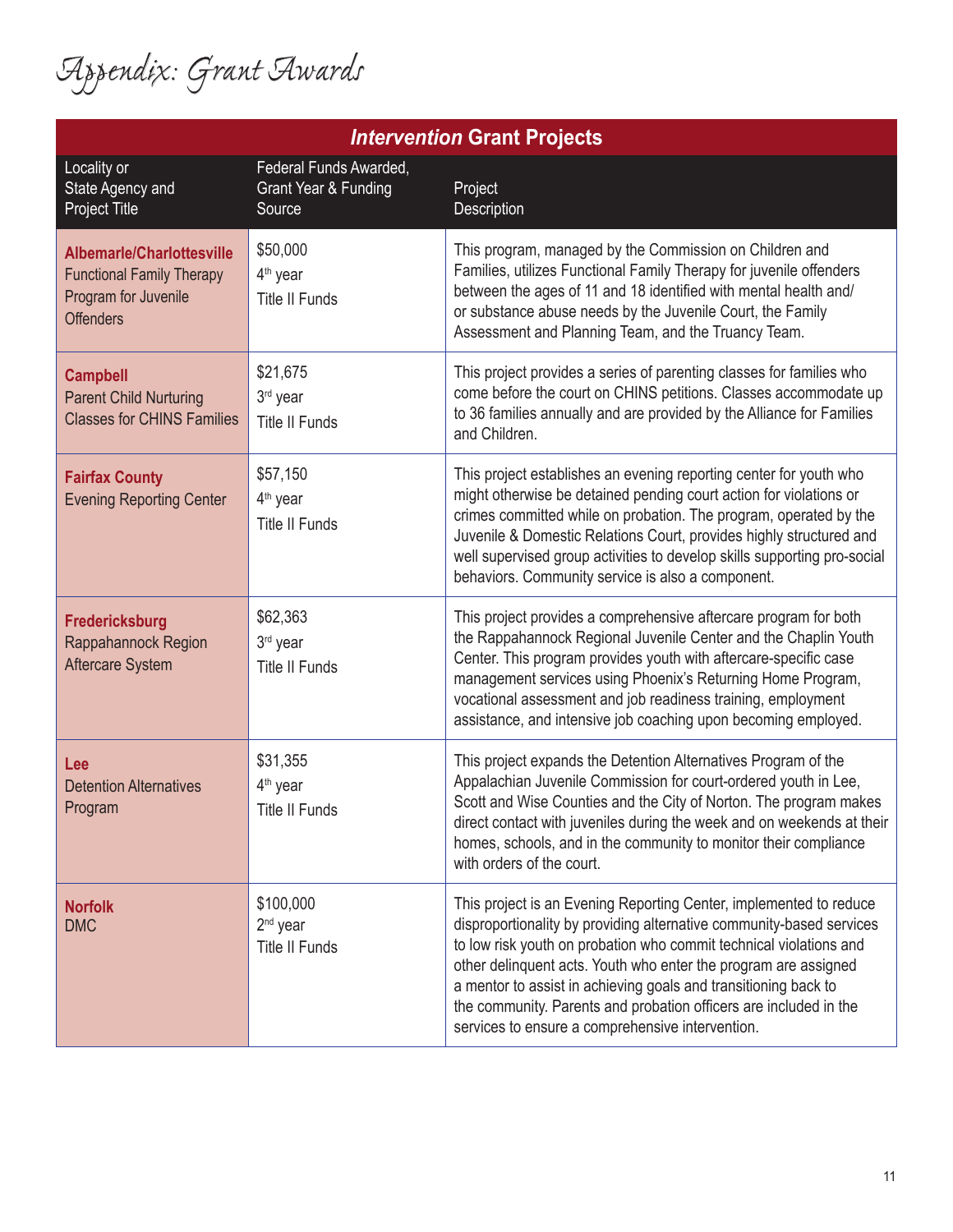*Appendix: Grant Awards*

| Locality or<br><b>State Agency and</b><br><b>Project Title</b>                                                                                           | Federal Funds Awarded,<br><b>Grant Year &amp; Funding</b><br>Source | Project<br>Description                                                                                                                                                                                                                                                                                                                                                                                                                                                                                                                                                                                                                                                                                                                         |  |
|----------------------------------------------------------------------------------------------------------------------------------------------------------|---------------------------------------------------------------------|------------------------------------------------------------------------------------------------------------------------------------------------------------------------------------------------------------------------------------------------------------------------------------------------------------------------------------------------------------------------------------------------------------------------------------------------------------------------------------------------------------------------------------------------------------------------------------------------------------------------------------------------------------------------------------------------------------------------------------------------|--|
| <b>Petersburg</b><br><b>DMC</b>                                                                                                                          | \$51,004<br>$2nd$ year<br><b>Title II Funds</b>                     | This project is a collaboration between the Court Service Unit (CSU)<br>and Virginia State University (VSU) to provide mentoring services<br>to chronically truant youth. The mentors are VSU students who<br>volunteer to meet classroom requirements. Mentors are assigned a<br>youth between the ages of 10-15 yrs who are before intake or are on<br>supervised probation for truancy or child in need of services (CHINS)<br>complaints.                                                                                                                                                                                                                                                                                                  |  |
| <b>Richmond City</b><br><b>Evening Reporting Center:</b><br><b>Reducing Recidivism</b><br>and Increasing Detention<br><b>Alternatives</b>                | \$63,964<br>3rd year<br><b>Title II Funds</b>                       | This project implements the Boys and Girls Club-Gang Prevention<br>through Targeted Outreach Program in an Evening Reporting<br>Center (ERC). The ERC, operated by Richmond Justice Services,<br>is a non-residential community-based program offering structured<br>programming and supervision as an alternative to pre dispositional<br>secure detention and as a post dispositional graduated sanction. The<br>ERC will target youth, ages 13-17, involved in the juvenile justice<br>system who are either in violation of the conditions of supervision and<br>at risk of being charged with a probation violation, or who are before<br>the court pre-dispositionally and without such services would likely be<br>placed in detention. |  |
| Spotsylvania<br><b>School-Based Probation</b><br>Program                                                                                                 | \$55,000<br>4 <sup>th</sup> year<br><b>Title II Funds</b>           | This project provides a probation officer through the Court Service<br>Unit in a high school in both Spotsylvania and Stafford Counties<br>for court-ordered youth. The probation officer seeks to accomplish<br>program goals by monitoring the youth's attendance and behavior<br>through daily contact with school personnel.                                                                                                                                                                                                                                                                                                                                                                                                               |  |
| <b>Wise</b><br><b>Strengthening Families</b>                                                                                                             | \$32,500<br>4 <sup>th</sup> year<br><b>Title II Funds</b>           | This project serves young truants who reside in Wise County and the<br>City of Norton. This program, administered by the Lonesome Pine<br>Office on Youth, improves parenting skills and reduces delinquent<br>behaviors while strengthening family bonds.                                                                                                                                                                                                                                                                                                                                                                                                                                                                                     |  |
| <b>Virginia Department of</b><br><b>Correctional Education</b><br><b>Successful Transitioning</b><br>with Life Skills and<br><b>Employability Skills</b> | \$35,282<br>3 <sup>rd</sup> year<br><b>JABG Funds</b>               | This project provides the necessary skills through the Department<br>of Correctional Education for older incarcerated youth to make a<br>seamless transition back into the community to become responsible,<br>productive, tax paying members of the community.                                                                                                                                                                                                                                                                                                                                                                                                                                                                                |  |

*Intervention* **Grant Projects**

Note: This list represents grants awarded during the period of July 1, 2009 thru June 30, 2010. The actual grant period may vary and be for a calendar year, a federal fiscal year (October 1-September 30), or a state fiscal year, including for the year starting July 1, 2010 (July 1-June 30). JABG formula grants and Byrne/JAG grants are not included.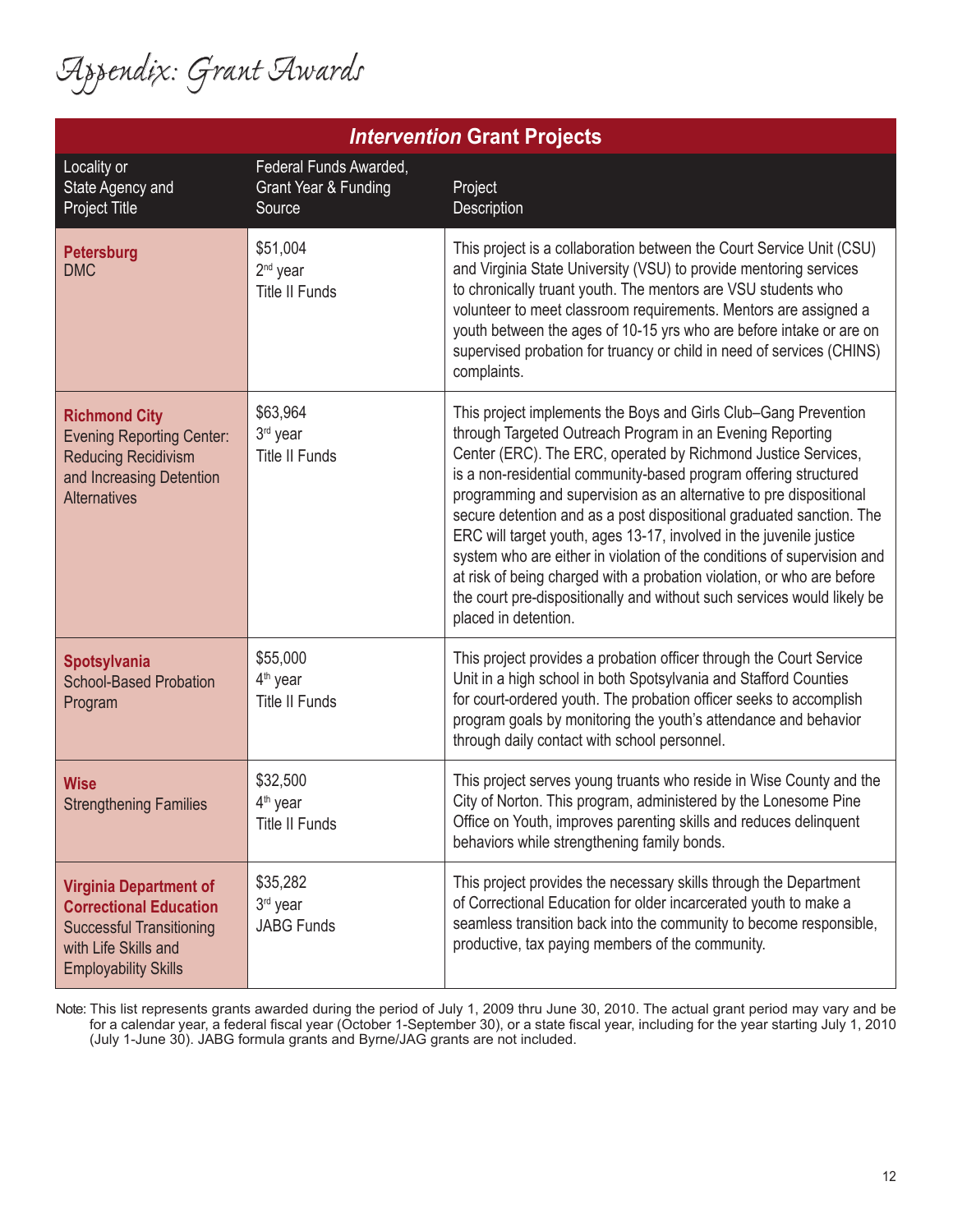*Appendix: Grant Awards*

| <b>Prevention Grant Projects</b>                                          |                                                                     |                                                                                                                                                                                                                                                                                                                                                                                                                                                                                                                                |  |
|---------------------------------------------------------------------------|---------------------------------------------------------------------|--------------------------------------------------------------------------------------------------------------------------------------------------------------------------------------------------------------------------------------------------------------------------------------------------------------------------------------------------------------------------------------------------------------------------------------------------------------------------------------------------------------------------------|--|
| Locality or<br>State Agency and<br><b>Project Title</b>                   | Federal Funds Awarded,<br><b>Grant Year &amp; Funding</b><br>Source | Project<br>Description                                                                                                                                                                                                                                                                                                                                                                                                                                                                                                         |  |
| <b>Albemarle</b><br><b>CASASTART Truancy</b><br><b>Prevention Program</b> | \$65,000<br>3rd year<br><b>Title II Funds</b>                       | This project implements the CASASTART Truancy Prevention<br>Program through the Charlottesville/Albemarle Commission on<br>Children and Families in collaboration with the Albemarle County/<br>Charlottesville Schools. This program provides case management<br>services to approximately 15 Albemarle County and Charlottesville<br>City elementary and middle school students. Referred youth, between<br>the ages of 8 and 13, are identified by the schools and Truancy Team<br>as truants or at-risk of truancy.        |  |
| <b>Chesapeake</b><br><b>YES TV/Film</b><br><b>Summer Camp</b>             | \$7,000<br>One-year funding<br><b>Title V Funds</b>                 | This project provides an intensive 5-week youth development program<br>promoting life skills, anger management, job skills, team building,<br>communication, and technology skills. Participants produce a video<br>which provides a dramatic look into the lives of urban teenagers who<br>face and/or overcome the challenges of substance abuse, gangs, teen<br>pregnancy, teen violence, and broken families. Through this use of<br>TV production and film, youth learn how to create powerful, positive<br>media images. |  |
| <b>Chesterfield</b><br><b>Jump Start to Success</b>                       | \$6,414<br>One-year funding<br><b>Title V Funds</b>                 | This project provides eleventh and twelfth grade students in LC<br>Bird High School's Success program as tutors and mentors for<br>60 at-risk, rising ninth graders over a six week period in July and<br>August. After the summer instructional day ends, older and younger<br>students participate in meaningful volunteer activities to reduce their<br>unstructured time and bolster their connection to the community.                                                                                                    |  |
| Danville-Pittsylvania<br><b>Too Good for Violence</b>                     | \$6,862<br>One-year funding<br><b>Title V Funds</b>                 | This project implements the evidence-based program "Too Good for<br>Violence" for approximately 40 identified high-risk youth participating<br>in the Boys and Girls Club summer session. Danville-Pittsylvania<br>Community Services will provide scholarships for identified youth who<br>reside in high crime neighborhoods, live below poverty level and are<br>unable to afford the summer fee.                                                                                                                           |  |
| Danville-Pittsylvania<br><b>Redirection Program</b>                       | \$62,941<br>3rd year<br><b>Title II Funds</b>                       | This project implements the Redirection program to serve 40 6th-<br>10th grade students who are at risk of long term suspension due<br>to disruptive behavior, alienation, or aggression and anger issues.<br>Students participate in Aggression Replacement Training, Life Skills<br>Training and 10 hours of community service projects managed by the<br>Danville-Pittsylvania Community Services Board.                                                                                                                    |  |
| <b>Grayson</b><br><b>Strengthening Families</b>                           | \$59,483<br>3rd year<br><b>Title II Funds</b>                       | This project, managed by the Twin County Prevention Coalition,<br>provides two 14 week Strengthening Families Program (SFP) cycles<br>to at least 20 at-risk families to include the Hispanic Population. SFP is<br>designed to reduce environmental risk factors and improve protective<br>factors with the ultimate objective of increasing personal resilience to<br>drug use in high risk youth.                                                                                                                           |  |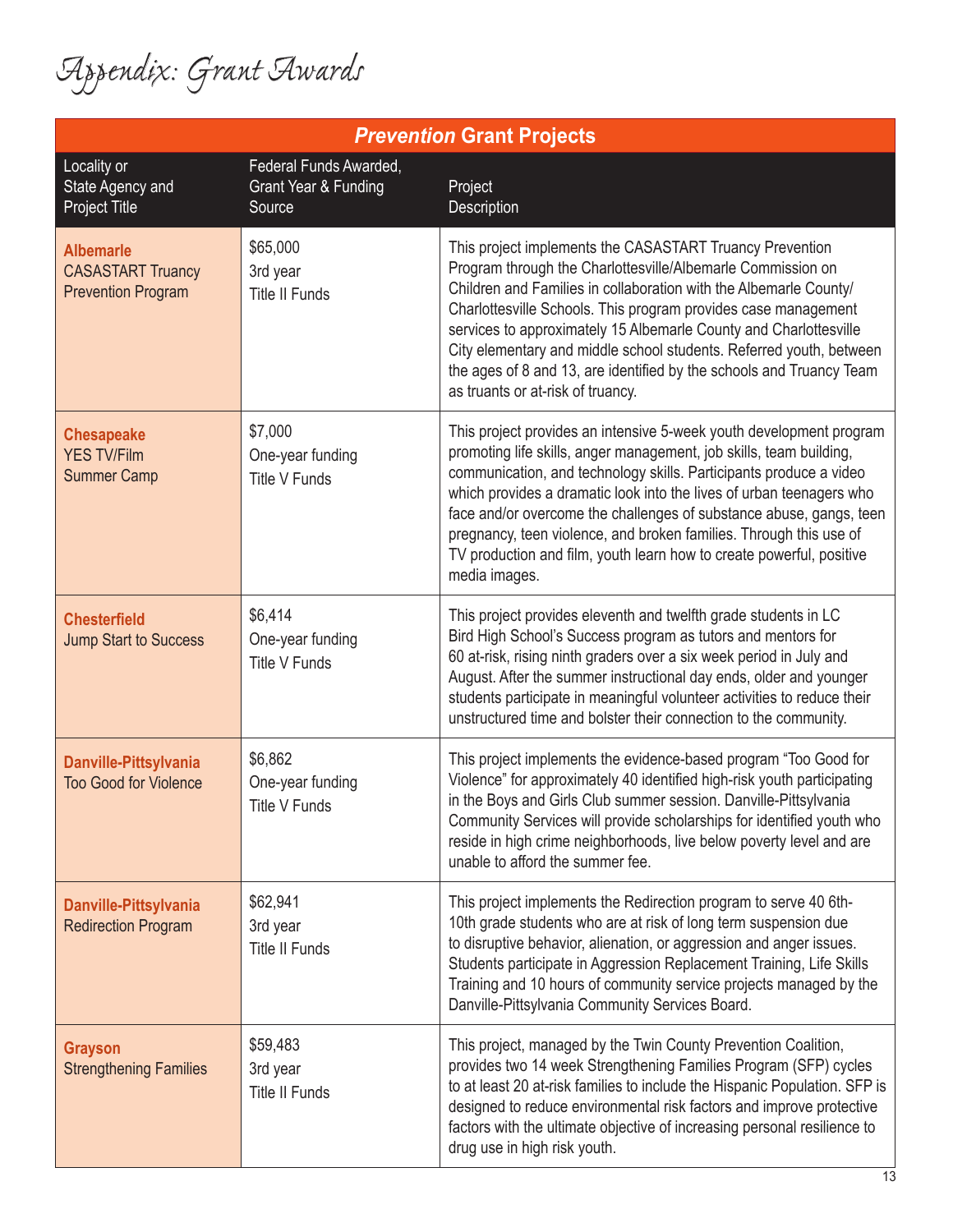*Appendix: Grant Awards*

| <b>Prevention Grant Projects</b>                                         |                                                          |                                                                                                                                                                                                                                                                                                                                                                                                                                                                                                                                                              |  |
|--------------------------------------------------------------------------|----------------------------------------------------------|--------------------------------------------------------------------------------------------------------------------------------------------------------------------------------------------------------------------------------------------------------------------------------------------------------------------------------------------------------------------------------------------------------------------------------------------------------------------------------------------------------------------------------------------------------------|--|
| Locality or<br>State Agency and<br><b>Project Title</b>                  | Federal Funds Awarded,<br>Grant Year & Funding<br>Source | Project<br>Description                                                                                                                                                                                                                                                                                                                                                                                                                                                                                                                                       |  |
| <b>Hanover</b><br><b>Ashland Woods Positive</b><br><b>Action Club</b>    | \$57,379<br>3rd year<br><b>Title II Funds</b>            | This project implements Positive Action, a model substance abuse<br>and violence prevention program, within Ashland Woods, a high<br>risk apartment complex in Ashland. The program, managed by<br>the Hanover Community Services Board, provides an after school<br>structured, supervised life skills experience for youth ages 7-12.                                                                                                                                                                                                                      |  |
| <b>Hanover</b><br><b>Henry Clay/Positive Action</b><br>4-H Collaborative | \$6,903<br>1st year<br><b>Title V Funds</b>              | This project pilots the Hanover County Positive Action 4-H Summer<br>Collaborative, a partnership initiated by several county departments<br>to address identified community risk factors facing youth during the<br>summer months. The program provides the evidence-based Positive<br>Action curriculum and related life skills activities, as well as youth<br>leadership 4-H camp participation, for a minimum of 50 children in<br>Ashland, VA.                                                                                                         |  |
| Lynchburg<br>Step Up for Success-<br>Summer 2010                         | \$7,000<br>1st year<br><b>Title V Funds</b>              | This project provides a two week summer program for alternative<br>school children, as well as identified traditional students, who are<br>entering a pivotal school transition period at the start of the school<br>year. The project is designed to improve school attendance and<br>performance, reduce anti-social behavior and improve family<br>relationships. The program features four social/educational family<br>activity nights to engage participants' parents and siblings.                                                                    |  |
| <b>Roanoke City</b><br><b>Across Ages</b>                                | \$65,000<br>3rd year<br><b>Title II Funds</b>            | This project implements the Across Ages Program under Youth<br>Development Family Services of Roanoke in collaboration with various<br>after school programs. The program serves at least 40 high risk youth<br>who are truant or have incarcerated relatives or are at risk of dropping<br>out of school. Across Ages is designed to reduce the number of youth<br>using substances such as tobacco, alcohol and marijuana and to<br>enhance school attendance and successful graduation.                                                                   |  |
| Spotsylvania<br>My Life After School                                     | \$63,461<br>3rd year<br>Title II Funds                   | This project implements the Social Decision Making/Social Problem<br>Solving for Middle School Students Curriculum through the Office<br>on Youth. The curriculum assists students in decision making skills<br>for school, career, individual goals, peer groups and family. The<br>curriculum also includes Service Learning to promote pride in the<br>community and leadership development through partnerships with<br>community leaders and SROs. Supplemental presentations, activities,<br>academic monitoring, and support are part of the program. |  |

Note: This list represents grants awarded during the period of July 1, 2009 thru June 30, 2010. The actual grant period may vary and be for a calendar year, a federal fiscal year (October 1-September 30), or a state fiscal year, including for the year starting July 1, 2010 (July 1-June 30). JABG formula grants and Byrne/JAG grants are not included.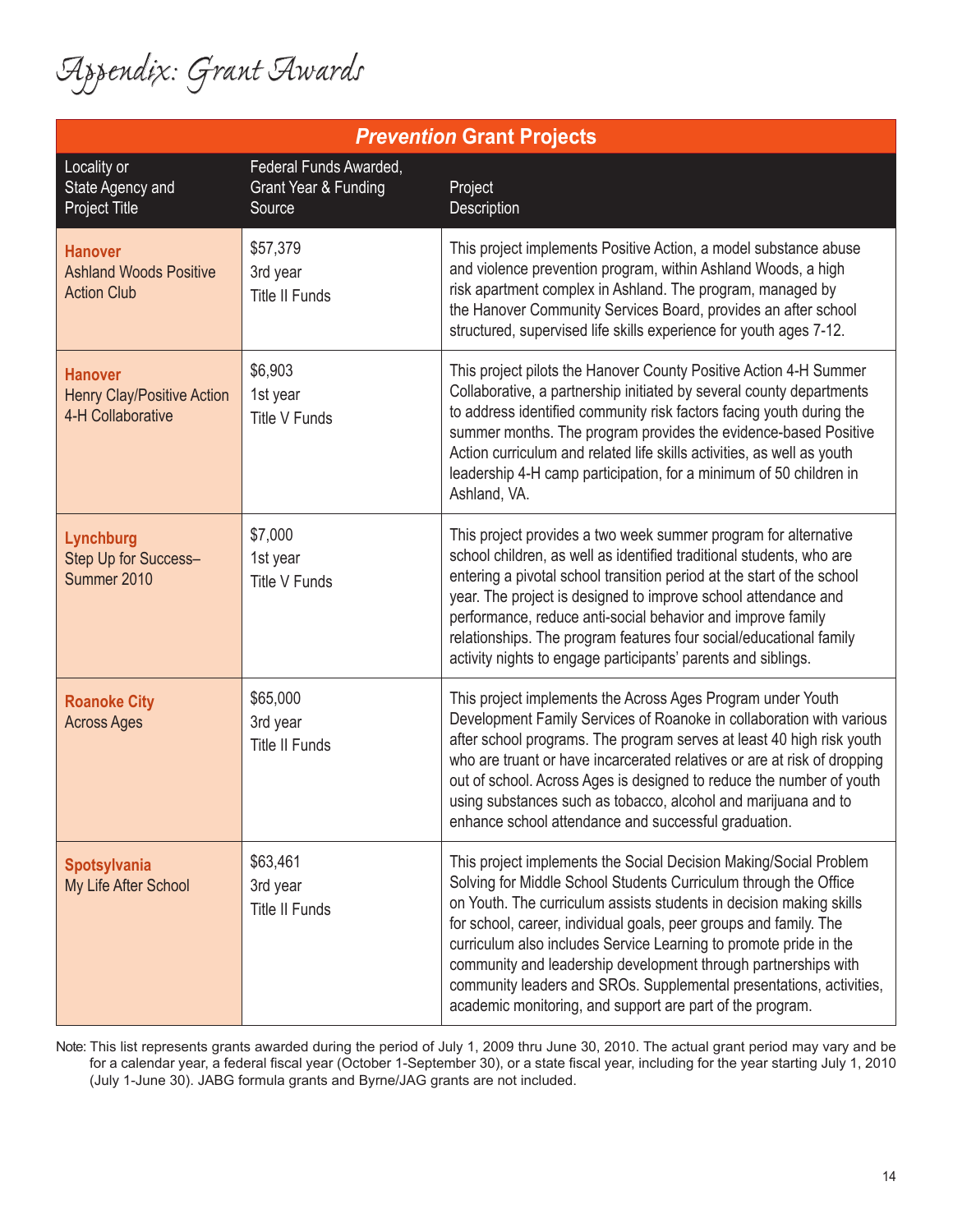*Appendix: Grant Awards*

| <b>Systems Improvement Grant Projects</b>                                                                    |                                                          |                                                                                                                                                                                                                                                                                                                                                                                                                                                                                                                                                            |  |
|--------------------------------------------------------------------------------------------------------------|----------------------------------------------------------|------------------------------------------------------------------------------------------------------------------------------------------------------------------------------------------------------------------------------------------------------------------------------------------------------------------------------------------------------------------------------------------------------------------------------------------------------------------------------------------------------------------------------------------------------------|--|
| Locality or<br>State Agency and<br>Project Title                                                             | Federal Funds Awarded,<br>Grant Year & Funding<br>Source | Project<br>Description                                                                                                                                                                                                                                                                                                                                                                                                                                                                                                                                     |  |
| <b>Fairfax County</b><br><b>DMC</b>                                                                          | \$65,000<br>2nd year<br><b>Title II Funds</b>            | This project is a collaboration between the Court Service Unit (CSU),<br>the County Executive's office and the Center for the Study of Social<br>Policy to identify and remedy the organizational and structural<br>components of racial disproportionality and disparity in the juvenile<br>justice system and other systems that interact with the JJ system.<br>An analysis is being conducted to review policies, procedures, and<br>practices. The grant is also being used to train front line staff and<br>others who have an impact on the system. |  |
| <b>Richmond City</b><br><b>Evaluation of GILS</b>                                                            | \$45,000<br>1st year<br><b>JABG Funds</b>                | This project supports a comprehensive evaluation of the local<br>juvenile offender case management and service delivery system<br>known as GILS.                                                                                                                                                                                                                                                                                                                                                                                                           |  |
| <b>University of Virginia</b><br><b>Restoring Youths</b><br>Adjudicated Incompetent to<br><b>Stand Trial</b> | \$202,345<br>3rd year<br><b>JABG Funds</b>               | This project supports the University of Virginia's evaluation of the<br>efficacy, efficiency, and cost effectiveness of the Virginia Juvenile<br>Competence Program to: inform future development and enhance<br>its ultimate dissemination to other state communities; enhance<br>the quality of the instruction now available to youth being offered<br>restoration services through the development of new interactive<br>tools; create and implement the design of restoration program<br>packages with all relevant training materials.               |  |
| <b>Virginia Beach</b><br><b>Systems Change</b><br>Coordinator                                                | \$43,828<br>1 <sup>st</sup> year<br><b>JABG Funds</b>    | This project provides a part-time Systems Change Coordinator to<br>assist with the internal aspects of systems change within the Virginia<br>Beach Court Service Unit. Five specific target areas to be addressed<br>by the Coordinator include: education and training; alternatives to<br>detention; appropriate linkages to services; substance abuse and<br>mental health assessments; and length of stay in secure detention.                                                                                                                         |  |
| <b>Virginia Department of</b><br><b>Juvenile Justice</b><br><b>Implementation of YASI</b>                    | \$45,000<br>1 <sup>st</sup> year<br><b>JABG Funds</b>    | This project continues the Department of Juvenile Justice's (DJJ)<br>implementation of the YASI, a validated risk/needs/ protective factors<br>tool that reflects best practices in juvenile justice, by providing<br>training in the administration and application of the tool for six Court<br>Services Units (CSUs). DJJ has already conducted training for<br>most CSUs and intends to utilize the YASI as the sole risk/needs<br>assessment tool once all CSUs have been trained.                                                                    |  |

**Note:** This list represents grants awarded during the period of July 1, 2009 thru June 30, 2010. The actual grant period may vary and be for a calendar year, a federal fiscal year (October 1-September 30), or a state fiscal year, including for the year starting July 1, 2010 (July 1-June 30). JABG formula grants and Byrne/JAG grants are not included.